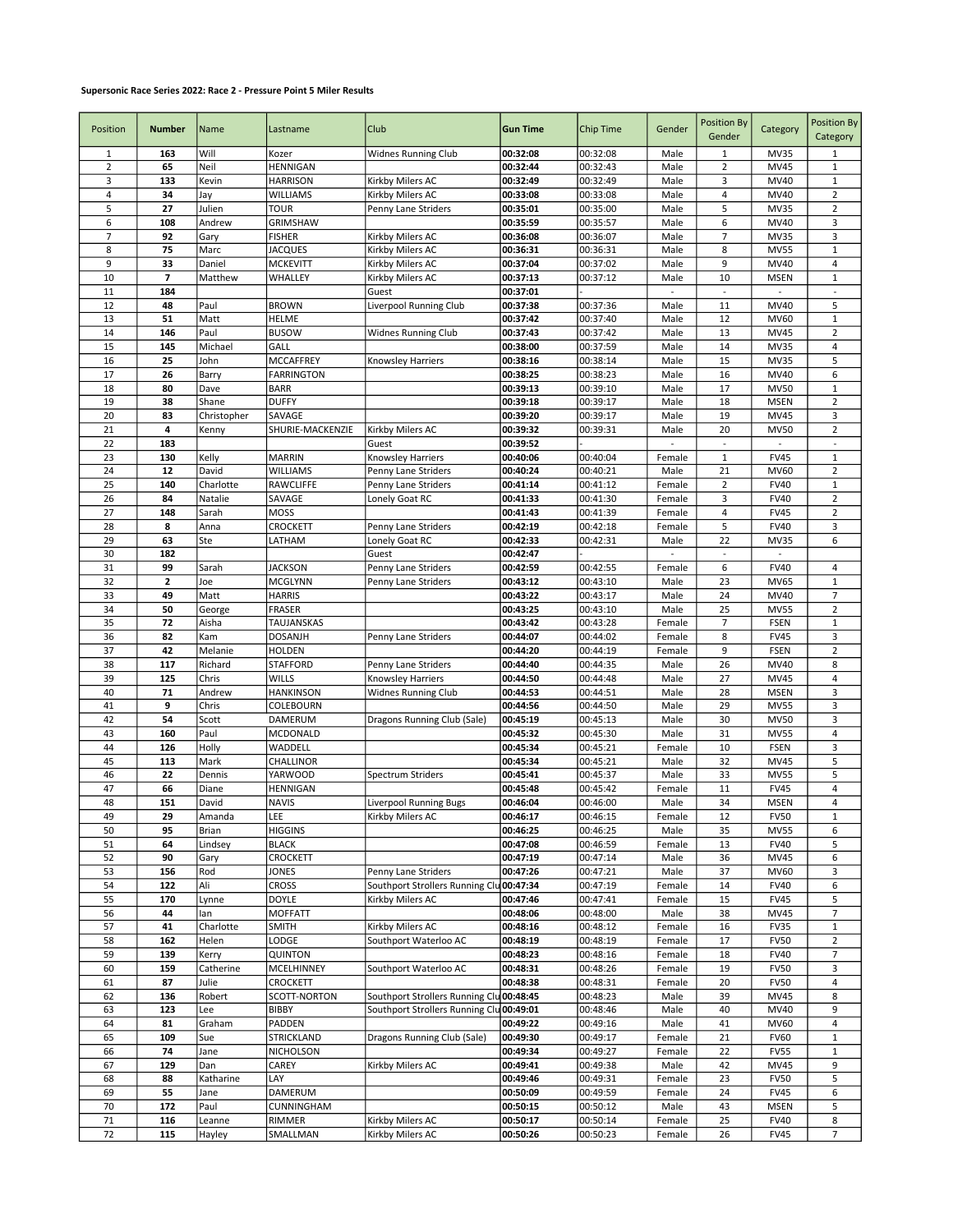| 73         | 137         | Rebecca        | VARNOUSE          | Penny Lane Striders             | 00:50:33             | 00:50:26             | Female           | 27       | <b>FV40</b>                | 9                        |
|------------|-------------|----------------|-------------------|---------------------------------|----------------------|----------------------|------------------|----------|----------------------------|--------------------------|
| 74         | 15          | Susan          | STEWART           | Southport Waterloo AC           | 00:50:54             | 00:50:49             | Female           | 28       | <b>FV75</b>                | $\mathbf 1$              |
| 75         | 149         | Mari           | LEWIS             |                                 | 00:50:55             | 00:50:51             | Female           | 29       | <b>FV45</b>                | 8                        |
| 76         | 134         | Robert         | <b>TODD</b>       |                                 | 00:51:12             |                      |                  | 44       | <b>MV60</b>                | 5                        |
|            |             |                |                   | Dragons Running Club (Sale)     |                      | 00:50:59             | Male             |          |                            |                          |
| 77         | 11          | Tilly          | <b>BROWN</b>      | Penny Lane Striders             | 00:51:20             | 00:51:13             | Female           | 30       | <b>FSEN</b>                | 4                        |
| 78         | 150         | Anne           | KELLY             | Dragons Running Club (Sale)     | 00:51:37             | 00:51:23             | Female           | 31       | <b>FV45</b>                | 9                        |
| 79         | 59          | lan            | <b>ROBERTS</b>    |                                 | 00:51:45             | 00:51:30             | Male             | 45       | <b>MV55</b>                | $\overline{7}$           |
| 80         | 155         | Mark           | <b>SCOTT</b>      | Liverpool Running Club          | 00:51:54             | 00:51:39             | Male             | 46       | <b>MV55</b>                | 8                        |
| 81         | 5           | Jude           | <b>BLACKMORE</b>  | Penny Lane Striders             | 00:53:18             | 00:53:01             | Female           | 32       | <b>FV50</b>                | 6                        |
| 82         | 13          | Rachel         | CARTWRIGHT        | <b>Warrington Running Club</b>  | 00:53:20             | 00:53:12             | Female           | 33       | <b>FV40</b>                | 10                       |
| 83         | 73          | Jane           | <b>HOUGHTON</b>   |                                 | 00:53:20             | 00:53:12             | Female           | 34       | <b>FV50</b>                | $\overline{7}$           |
| 84         | 68          | Emma           | <b>STOKES</b>     |                                 | 00:53:33             | 00:53:21             | Female           | 35       | <b>FV50</b>                | 8                        |
| 85         | 135         | Lisa           | LLOYD             |                                 | 00:53:37             | 00:53:25             | Female           | 36       | <b>FV50</b>                | 9                        |
|            |             |                |                   |                                 |                      |                      |                  |          |                            |                          |
| 86         | 10          | Susan          | COOPER            | Southport Waterloo AC           | 00:53:53             | 00:53:39             | Female           | 37       | <b>FV65</b>                | $\mathbf 1$              |
| 87         | 89          | Gillian        | <b>CLARK</b>      | Run Nation Running Club         | 00:54:38             | 00:54:24             | Female           | 38       | <b>FV40</b>                | 11                       |
| 88         | 180         |                |                   | Guest                           | 00:55:09             |                      |                  |          | $\overline{\phantom{a}}$   | $\overline{\phantom{a}}$ |
| 89         | 142         | Karen          | CULSHAW           | Penny Lane Striders             | 00:55:39             | 00:55:20             | Female           | 39       | <b>FV45</b>                | 10                       |
| 90         | 124         | Gillian        | <b>HAYES</b>      |                                 | 00:55:48             | 00:55:37             | Female           | 40       | <b>FV45</b>                | 11                       |
| 91         | 24          | Lianne         | <b>BUCHANAN</b>   |                                 | 00:56:17             | 00:56:08             | Female           | 41       | <b>FV40</b>                | 12                       |
| 92         | 85          | Marie          | <b>MOTLEY</b>     | Penny Lane Striders             | 00:56:22             | 00:56:04             | Female           | 42       | <b>FV55</b>                | $\overline{2}$           |
| 93         | $\mathbf 1$ | Rachel         | <b>RICK</b>       | Penny Lane Striders             | 00:56:22             | 00:56:05             | Female           | 43       | <b>FV60</b>                | $\overline{2}$           |
|            |             |                |                   |                                 |                      |                      |                  |          |                            |                          |
| 94         | 143         | Monika         | ALDELIME          | Southport Strollers             | 00:56:29             | 00:56:21             | Female           | 44       | <b>FV45</b>                | 12                       |
| 95         | 46          | Becky          | <b>SMITH</b>      |                                 | 00:56:32             | 00:56:22             | Female           | 45       | <b>FV45</b>                | 13                       |
| 96         | 86          | Angela         | DELAHUNTY         |                                 | 00:56:32             | 00:56:24             | Female           | 46       | <b>FV35</b>                | $\overline{2}$           |
| 97         | 56          | Liv            | MEREDITH          |                                 | 00:56:32             | 00:56:25             | Female           | 47       | <b>FV35</b>                | 3                        |
| 98         | 106         | Kate           | PARKINSON         |                                 | 00:56:33             | 00:56:25             | Female           | 48       | <b>FV35</b>                | 4                        |
| 99         | 120         | Carolyn        | HOLT              | Penny Lane Striders             | 00:56:49             | 00:56:31             | Female           | 49       | <b>FV60</b>                | 3                        |
| 100        | 32          | Alan           | <b>MOORE</b>      |                                 | 00:56:49             | 00:56:31             | Male             | 47       | <b>MV60</b>                | 6                        |
| 101        | 144         | Rebecca        | <b>HARRISON</b>   | Kirkby Milers AC                | 00:57:00             | 00:56:51             | Female           | 50       | <b>FSEN</b>                | 5                        |
| 102        | 185         |                |                   | Guest                           | 00:57:26             |                      |                  |          |                            | $\overline{\phantom{a}}$ |
|            |             |                |                   |                                 |                      |                      |                  |          |                            |                          |
| 103        | 114         | Sarah          | PICKERILL         | Southport Strollers Running Clu | 00:57:35             | 00:57:19             | Female           | 51       | <b>FV45</b>                | 14                       |
| 104        | 127         | Simon          | PICKERILL         |                                 | 00:57:35             | 00:57:19             | Male             | 48       | <b>MV50</b>                | 4                        |
| 105        | 154         | Lorraine       | <b>JOHNSON</b>    |                                 | 00:58:05             | 00:57:44             | Female           | 52       | <b>FV40</b>                | 13                       |
| 106        | 57          | lan            | SPENCER           | St Helens Striders              | 00:58:07             | 00:57:54             | Male             | 49       | <b>MV50</b>                | 5                        |
| 107        | 118         | Caroline       | <b>STAFFORD</b>   |                                 | 00:58:20             | 00:58:06             | Female           | 53       | <b>FV40</b>                | 14                       |
| 108        | 37          | Jay            | <b>SMITH</b>      | Liverpool Running Club          | 00:58:20             | 00:58:07             | Female           | 54       | <b>MV45</b>                | 10                       |
| 109        | 69          | Rachel         | HALSALL           |                                 | 00:58:52             | 00:58:45             | Female           | 55       | <b>FSEN</b>                | 6                        |
| 110        | 100         | Ange           | LEAH              | <b>Warrington Running Club</b>  | 00:58:56             | 00:58:44             | Female           | 56       | <b>FV50</b>                | 10                       |
|            |             |                |                   |                                 |                      |                      |                  |          | <b>FV40</b>                |                          |
| 111        | 28          | Rachael        | FLYNN             | <b>Warrington Running Club</b>  | 00:58:56             | 00:58:44             | Female           | 57       |                            | 15                       |
| 112        | 30          | Catherine      | CARR              | <b>Warrington Running Club</b>  | 00:59:14             | 00:59:05             | Female           | 58       | <b>FV40</b>                | 16                       |
| 113        |             |                |                   |                                 |                      |                      |                  |          |                            |                          |
|            | 173         | Peter          | CODE              |                                 | 00:59:32             | 00:59:19             | Male             | 50       | <b>MV55</b>                | 9                        |
| 114        | 174         | Joanne         | CODE              |                                 | 00:59:32             | 00:59:20             | Female           | 59       | <b>FV50</b>                | 11                       |
| 115        | 105         | Karen          | <b>HARRISON</b>   | St Helens Striders              | 00:59:45             | 00:59:33             | Female           | 60       | <b>FV50</b>                | 12                       |
| 116        | 175         | Nicola         | BERVARIDGE        |                                 | 01:00:08             | 00:59:42             | Female           | 61       | <b>FV40</b>                | 17                       |
|            |             |                |                   |                                 |                      |                      | Female           |          |                            |                          |
| 117        | 14          | Diane          | <b>TAKTAK</b>     |                                 | 01:00:08             | 00:59:52             |                  | 62       | <b>FV50</b>                | 13                       |
| 118        | 91          | Neil           | <b>EGERTON</b>    |                                 | 01:00:16             | 01:00:07             | Male             | 51       | <b>MV55</b>                | 10                       |
| 119        | 131         | Val            | BELLINGHAM        | <b>Warrington Running Club</b>  | 01:00:17             | 01:00:08             | Female           | 63       | <b>FV55</b>                | 3                        |
| 120        | 45          | Jackie         | <b>DOBSON</b>     | St Helens Striders              | 01:00:29             | 01:00:17             | Female           | 64       | <b>FV60</b>                | $\overline{4}$           |
| 121        | 43          | Dave           | OWENS             | Penny Lane Striders             | 01:01:10             | 01:00:56             | Male             | 52       | MV65                       | $\overline{2}$           |
| 122        | 177         | Alison         | <b>SCALLY</b>     |                                 | 01:01:25             | 01:01:14             | Female           | 65       | <b>FV55</b>                | 4                        |
| 123        | 102         | sneena         | SHEARMAN          | Isabella Rose Foundation        | 01:01:33             | 01:01:06             | Female           | bb       | <b>FV40</b>                | 18                       |
| 124        | 103         | Dave           | SHEARMAN          |                                 | 01:01:34             | 01:01:07             | Male             | 53       | MV45                       | 11                       |
| 125        | 157         | Sarah          | SEDDON            | <b>Warrington Running Club</b>  | 01:02:06             | 01:01:57             | Female           | 67       | <b>FV55</b>                | 5                        |
| 126        | 39          | Paula          | WALSH             |                                 | 01:02:07             | 01:01:57             | Female           | 68       | <b>FV50</b>                | 14                       |
| 127        | 21          |                | <b>HUGHES</b>     | Liverpool Running Bugs          | 01:02:23             | 01:02:23             | Male             | 54       | MV35                       | 7                        |
|            |             | Ashley         |                   |                                 |                      |                      |                  |          |                            |                          |
| 128        | 128         | Hannah         | <b>FOGG</b>       | Penny Lane Striders             | 01:02:27             | 01:02:03             | Female           | 69       | <b>FSEN</b>                | $\overline{7}$           |
| 129        | 97          | Carole         | <b>HUGHES</b>     |                                 | 01:02:41             | 01:02:30             | Female           | 70       | <b>FV50</b>                | 15                       |
| 130        | 169         | Tony           | <b>GARTSIDE</b>   |                                 | 01:02:50             | 01:02:31             | Male             | 55       | MV60                       | $\overline{7}$           |
| 131        | 110         | Gail           | <b>SIKORA</b>     | Penny Lane Striders             | 01:02:52             | 01:02:34             | Female           | 71       | <b>FV55</b>                | 6                        |
| 132        | 96          | Martina        | <b>RICE</b>       | Penny Lane Striders             | 01:02:53             | 01:02:34             | Female           | 72       | <b>FV45</b>                | 15                       |
| 133        | 93          | Lynsey         | LAING             | Penny Lane Striders             | 01:02:55             | 01:02:36             | Female           | 73       | <b>FV45</b>                | 16                       |
| 134        | з           | Carol          | <b>BAIRSTO</b>    |                                 | 01:03:22             | 01:03:01             | Female           | 74       | <b>FV50</b>                | 16                       |
| 135        | 121         | Paula          | <b>HEATON</b>     | Kirkby Milers AC                | 01:03:43             | 01:03:21             | Female           | 75       | <b>FV45</b>                | 17                       |
| 136        | 94          | Soraya         | MEAH              | Penny Lane Striders             | 01:04:12             | 01:03:49             | Female           | 76       | <b>FV60</b>                | 5                        |
|            |             |                |                   |                                 |                      |                      |                  |          |                            |                          |
| 137        | 67          | Tracey         | MONTEITH          |                                 | 01:04:20             | 01:04:03             | Female           | 77       | <b>FV45</b>                | 18                       |
| 138        | 158         | Cathy          | OBRIEN            |                                 | 01:04:35             | 01:04:21             | Female           | 78       | <b>FV50</b>                | 17                       |
| 139        | 112         | Jody           | HAZELDINE         | Penny Lane Striders             | 01:04:47             | 01:04:47             | Female           | 79       | <b>FV45</b>                | 19                       |
| 140        | 16          | Samantha       | <b>GOTHARD</b>    |                                 | 01:04:55             | 01:04:36             | Female           | 80       | <b>FV45</b>                | 20                       |
| 141        | 36          | Stephen        | PARR              |                                 | 01:05:59             | 01:05:41             | Male             | 56       | <b>MV50</b>                | 6                        |
| 142        | 35          | Jenny          | <b>BARROW</b>     |                                 | 01:06:00             | 01:06:00             | Female           | 81       | <b>FV50</b>                | 18                       |
| 143        | 62          | Jayne          | <b>HAMILTON</b>   |                                 | 01:06:08             | 01:05:52             | Female           | 82       | <b>FV50</b>                | 19                       |
| 144        | 167         | Colette        | <b>HERON</b>      | Kirkby Milers AC                | 01:06:08             | 01:05:54             | Female           | 83       | <b>FV45</b>                | 21                       |
| 145        | 79          | Sarah          | <b>DUNBAR</b>     |                                 | 01:06:29             | 01:06:09             | Female           | 84       | <b>FV50</b>                | 20                       |
|            |             |                |                   |                                 |                      |                      |                  |          |                            |                          |
| 146        | 58          | Nicola         | <b>DUNLOP</b>     |                                 | 01:06:34             | 01:06:22             | Female           | 85       | <b>FV45</b>                | 22                       |
| 147<br>148 | 78<br>132   | Jane<br>Lesley | PETERS<br>MCGRAIL |                                 | 01:06:41<br>01:06:42 | 01:06:21<br>01:06:29 | Female<br>Female | 86<br>87 | <b>FV50</b><br><b>FV45</b> | 21<br>23                 |